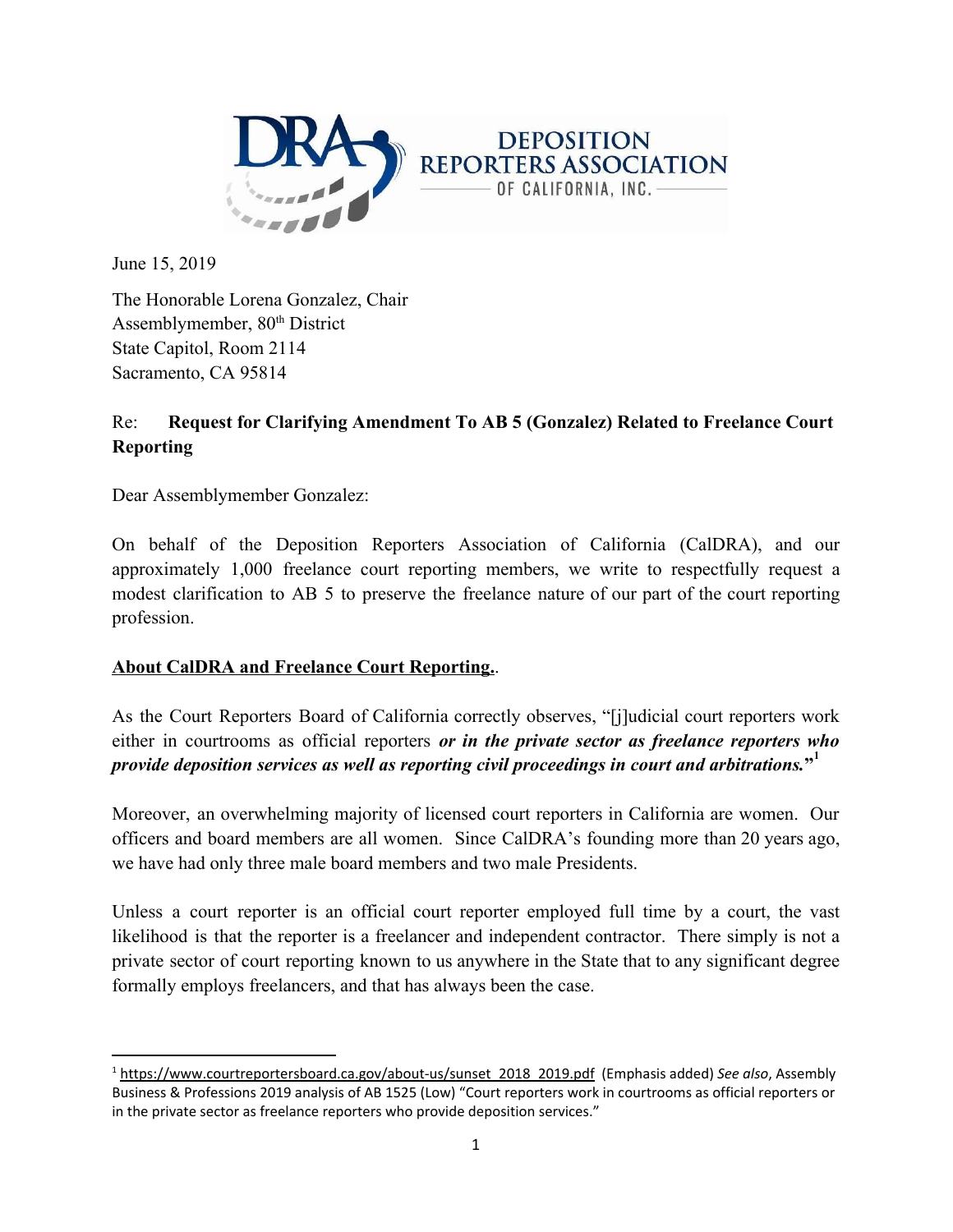The reason? Unlike in so many other jobs and professions where employers have moved to so-called independent contracting as simply a way of skirting employment, that is not true in freelance court reporting. If and when lawyers will schedule depositions (for example) is entirely unpredictable and, thus, the flow of business is almost entirely impossible to forecast. In such a setting, when a business has no idea on any given day how much or little business it will get, it makes little sense for a business to incur the consistent overhead of formal employment. Likewise, because the only way to monetize paying someone a full-time salary when there may be days and days of no work is to pay that person less, formal employment from a freelancer's perspective is a less attractive and less lucrative option.

Thus, many people who seek licensure as a court reporter were in part attracted to the profession because of the option of being able, as a well-paid licensee, to *not* be an employee; to enjoy the good pay, independence, and flexibility of the independently contracting freelancing option. For working women without college degrees and who are often the primary caregivers of small children, the flexibility of freelance reporting – of being able to work at the times, places, and at the frequency of their choosing -- is especially critical.

We would be remiss, however, if we did not mention our official brothers and sisters who choose careers as employees of the courts. CalDRA has consistently urged the Governor and the Legislature to re-populate our civil courts with full-time, employed, and licensed court reporters. Doing so not only benefits reporters who elect to be employees but lawyers, litigants, judges, and the administration of justice. The profession has long embraced both aspects of the profession, freelance and official, and should in part do so by re-hiring our official brothers and sisters in civil courtrooms throughout the State. It is the right thing to do.

## **The Importance of Court Reporters as a Part of The Legal Profession.**

Court reporting is part of the legal profession already exempted in AB 5. Indeed, the importance of court reporting to the reasoned and credible administration of law and justice is hard to overstate. This was judicially confirmed in California in 2011 in *Serrano v. Stefan Merli Plastering Co.* (2011) 52 Cal.4<sup>th</sup> 1018, 1021, where the Supreme Court held that court reporters who take depositions are "ministerial officers of the court," meaning officers charged with non-discretionary, *inherently judicial* duties. The California Legislature's Joint Committee on Boards, Commissions, & Consumer Protection correctly elaborated on the importance of this women-dominated, frequently taken-for-granted profession in 2005 when it wrote:

An accurate written record of who said what in court is essential if the outcome of a judicial proceeding is to be accepted by the litigants and the public as non-arbitrary, fair, and credible.

As the Senate Business & Professions Committee has rightly observed: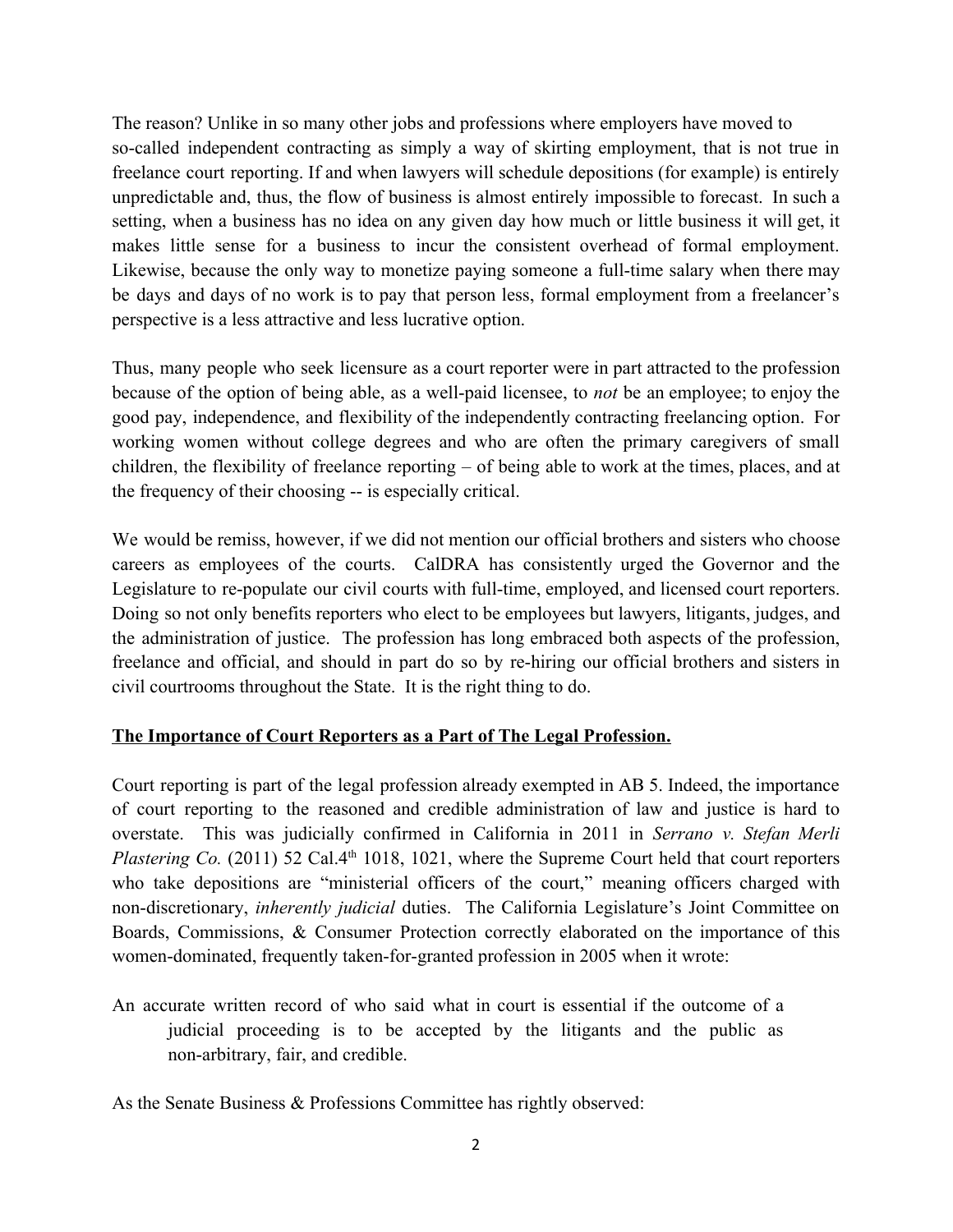The ultimate consumer of the transcript is the litigant, and their need to have transcripts that are lawful, honestly and accurately prepared is the same regardless of the corporate form of the entity that arranged for the proceeding. $\frac{2}{x}$ 

#### **Requested Amendment to AB 5.**

By generally recognizing that the legal profession, which includes court reporting, is best suited to the *Borello* test, AB 5 comes quite close to offering us the exemption we seek already. In pertinent part, AB 5 provides, with emphases supplied:

*(c) (1) This section and the holding in Dynamex Operations West, Inc. v. Superior Court (2018) 4 Cal.5th 903, do not apply to a contract for professional service and instead the employment relationship shall be governed by the test adopted by the California Supreme Court in the case of S. G. Borello & Sons, Inc. v. Department of Industrial Relations (1989) 48 Cal.3d 341, if the hiring entity demonstrates that all of the following factors are satisfied:*

*(A) The individual maintains a business location, which may include the individual's residence, that is separate from the hiring entity.*

*(B) If work is performed more than six months after the effective date of this section, the individual has a business license, in addition to any required professional licenses or permits for the individual to practice in their profession.*

*(C) The individual has the ability to use their own employees in the completion of the work, where reasonable, and has the authority to hire and fire other persons who assist in providing the services. Nothing in this section requires an individual to hire an employee.*

*(D) The individual has the ability to engage in other contracts for services than with the hiring entity.*

*(E) Both the individual and the hiring entity have the ability to negotiate compensation for the services performed.*

*(F) Outside of project completion dates and reasonable business hours, the individual has the ability to set their own hours.*

*(G) For services that do not reasonably have to be performed at a specific location, the individual can determine where to perform the services under the contract.*

*(H) The individual is customarily engaged in the same type of work performed under the contract with another hiring entity or holds themselves out to other potential customers as available to perform the same type of work.*

*(I) The individual customarily and regularly exercises discretion and independent judgment in the performance of the services.*

<sup>2</sup> *Senate Business, Professions & Economic Development Committee, Background Paper for the Court Reporters Board (2011-2012 Regular Session) March 12, 2012*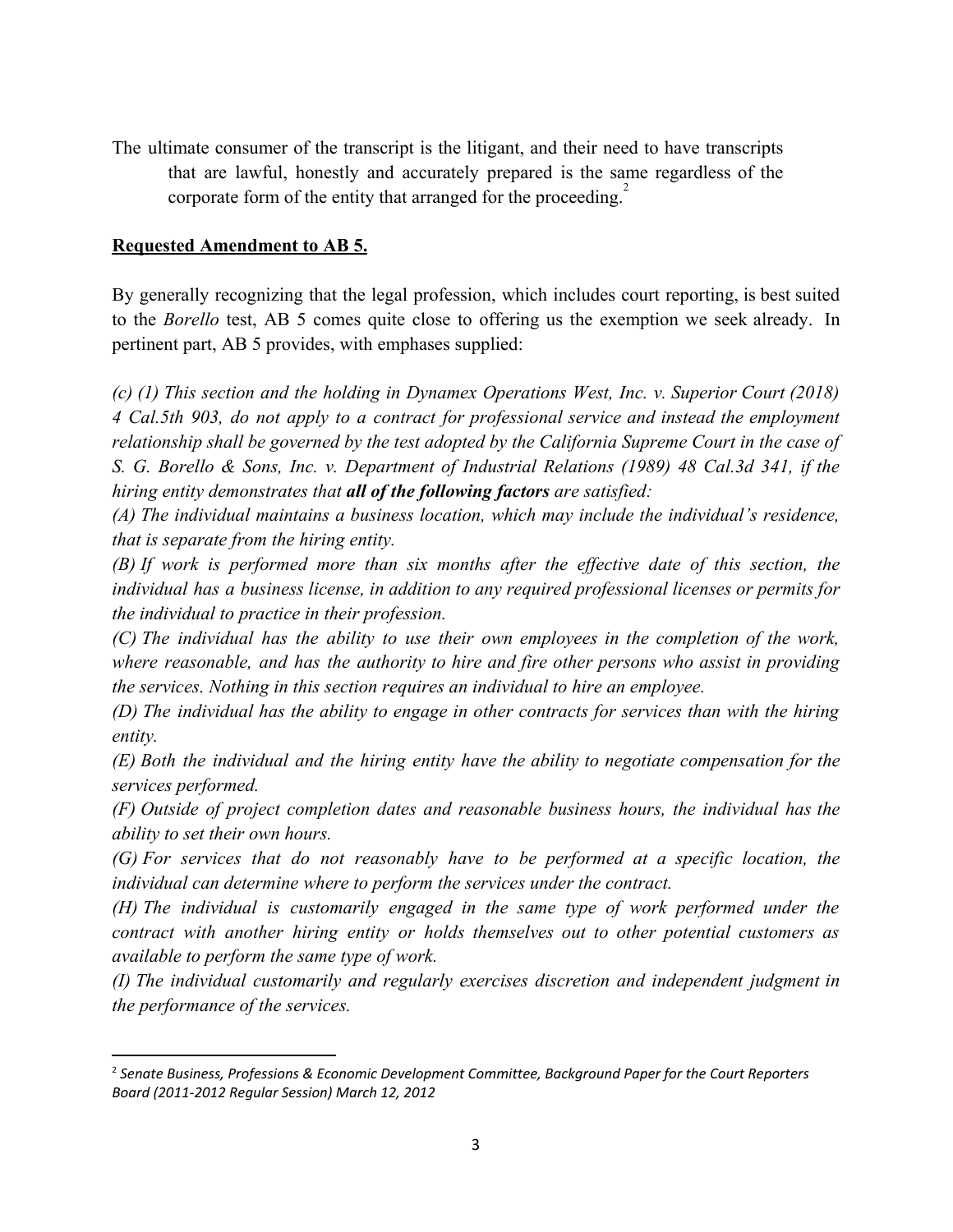Freelance court reporters satisfy all of the requirements listed above,  $(c)(1)(A)$  through (I). To the extent that some freelance reporters have not yet obtained a business license, such licenses are easy to obtain.

*(2) For purposes of this subdivision:*

*(A) An "individual" includes an individual providing services through a sole proprietorship or other business entity.*

*(B) (i) "Professional services" means services that either:*

*(I) Require an active license from the State of California and involve the practice of one of the following recognized professions: law, dentistry, architecture, engineering, or accounting.*

Licensed court reporting is technically a part of the legal profession but it is not commonly thought of as such. The natural inference from the inclusion of the word "law" means only those licensed as attorneys, notwithstanding that, as licensees of a board within the Department of Consumer Affairs (like the mentioned dentists, architects, engineers, and CPAs), court reporters also have a law-related license "from the State of California."

The other option for meeting the definition of "professional services" is:

*(II) Require possession of an advanced degree that customarily involves a prolonged course of specialized intellectual instruction and study in the field of marketing or the administration of human resources from an accredited university, college, or professional school, as distinguished from a general academic education.*

But, court reporting is not "in the field of marketing or the administration of human resources." Moreover, like many professional educational programs, some court reporting programs do not issue formal "degrees," "advanced" or otherwise. One completes a court reporting program successfully, must qualify to take the California Certified Shorthand Reporter exam, and then must pass that licensure exam; an exam far more rigorous, and with a far lower passage rate, than the State Bar Exam.

## **Amendment Options.**

CalDRA respectfully requests one of the following amendments:

*(I) Require an active license from the State of California and involve the practice of one of the following recognized professions: law, dentistry, architecture, engineering,* **certified shorthand reporting***, or accounting.*

Or: